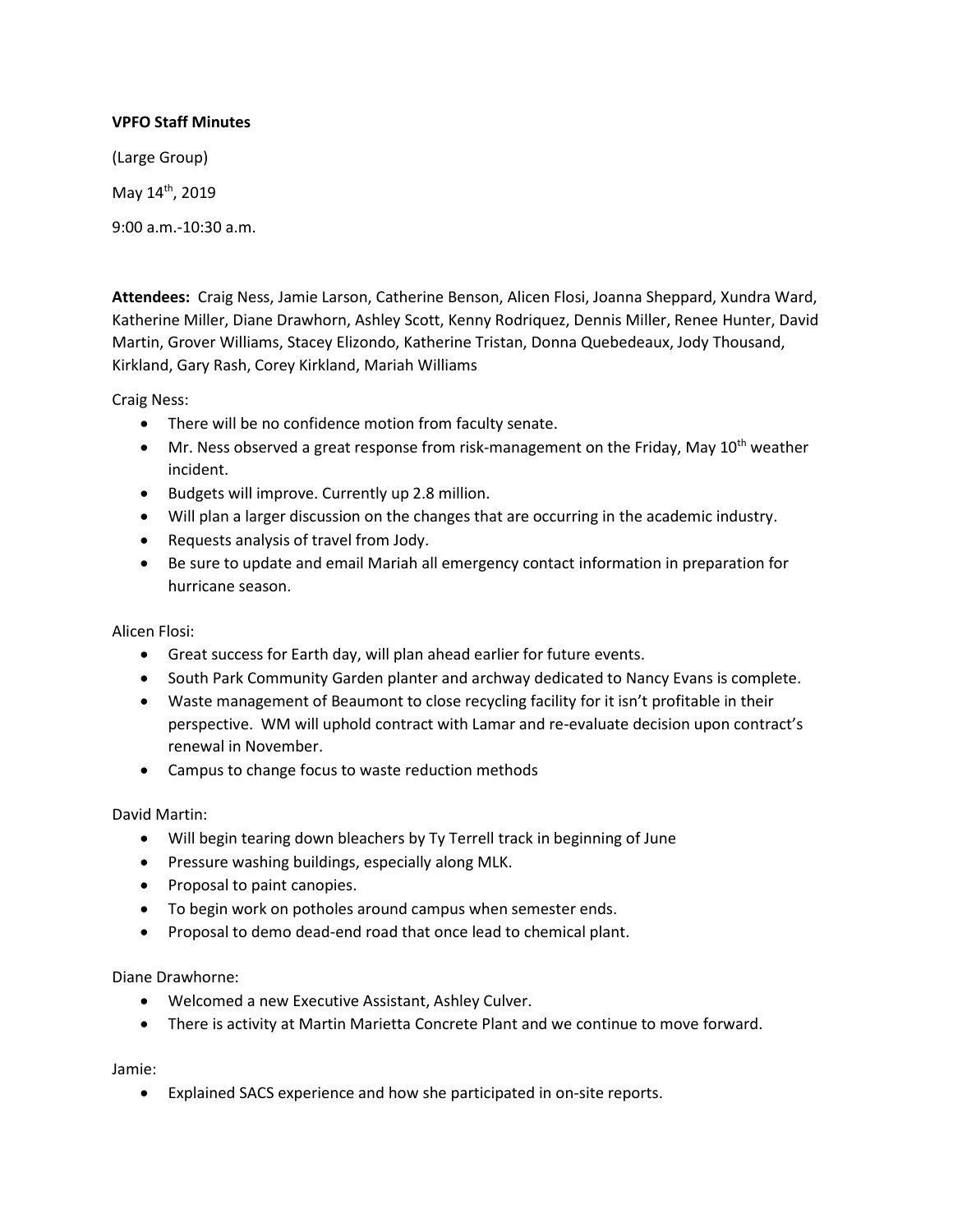Katherine Miller:

- CIC Parking expansion will begin in June.
- Will be adding more pedestrian lights for parking lots around campus.
- Monday will begin demolition to cashiers current workspace.

Catherine Benson:

- Discussing ongoing changes in universities (pros and cons)
- Enrollment cliff expected in 2025 with slowing of popular increase
- Will work with Craig Ness to plan for larger discussion on changes in academic industry
- LIT to hire in own HR manager

Kenny Rodriguez:

- Budget development is closed, however, staff can still submit requests to make changes.
- AVP's to review positions lists.
- New manual on budget policy and procedures available on finance web page.

Stacy Elizondo:

- Purchasing has hired a new buyer, Jenny Bowman.
- Received roughly \$336,000 in bids, will include in Monday announcements with exact numbers.

## Ashley Scott:

- Chartwells has been fully re-staffed from top to bottom. Confident in new team.
- Now overseer of auxiliaries.

## Dennis Miller:

- Preparing for graduation ceremonies.
- Custodial staff attendance is mandatory for graduation ceremonies.
- Will be waxing floors once semester ends.
- Larry to return to work in beginning of June.

## Xundra Ward:

- Finished hiring for summer custodians for dorm rooms.
- Request policies for internal staff.

## Renee Hunter:

- Department doing well with customer service.
- Working with IT for training and development.

## Grover Williams:

- Preparation for hurricane season by draining storm drains and refueling generators.
- To begin working on potholes next week.
- Checking for leaks in roofs around campus.
- Equip temporary generator for LUPD.
- Biggest expense will be standby generator.
- City of Beaumont will tend curb damage around campus.